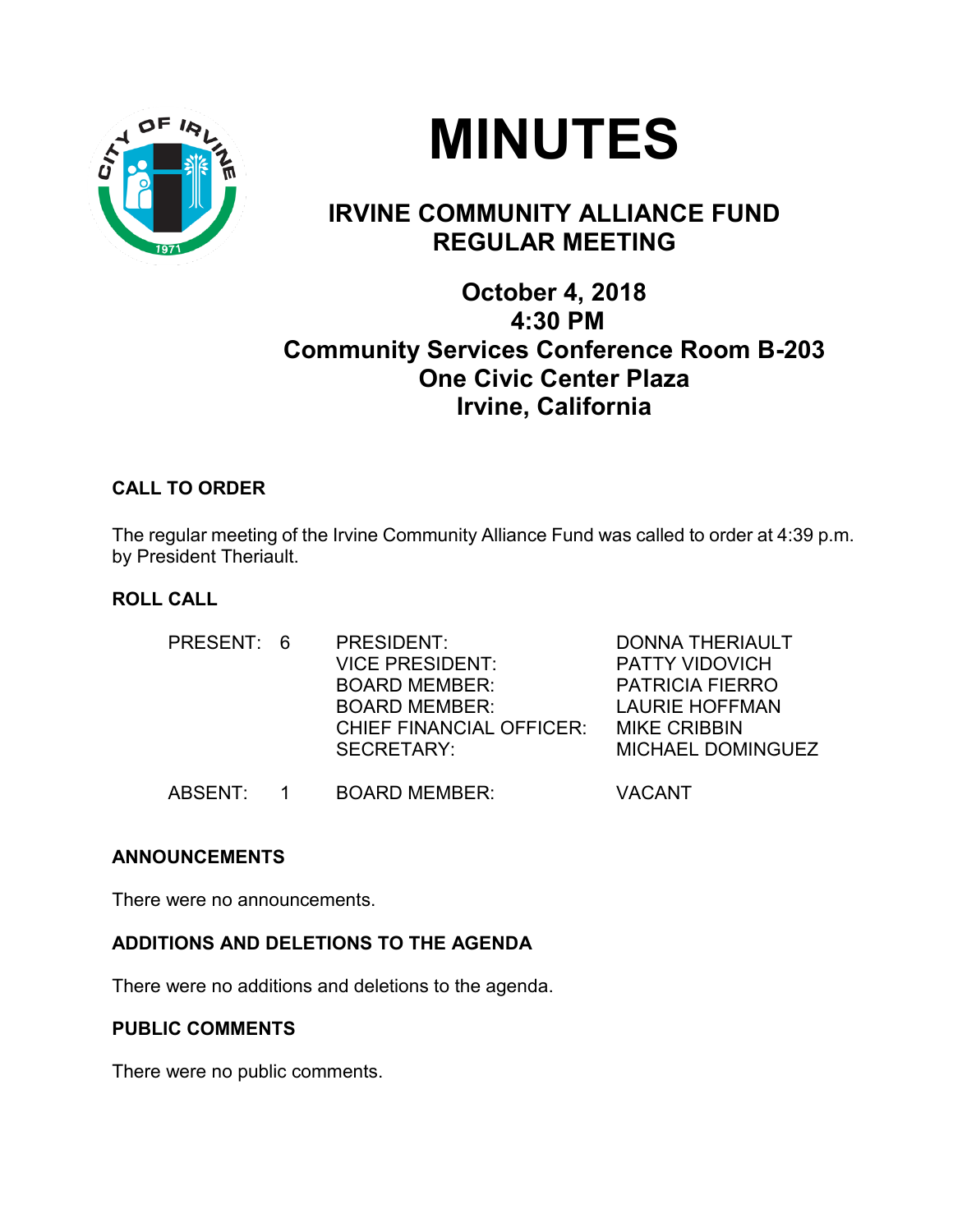#### **PRESENTATION**

#### **1. CITY OF IRVINE COMMUNITY SERVICES DONATION SUMMARY**

Chief Financial Officer Cribbin provided a presentation on donations received by the Community Services Department from July 1, 2015 through June 30, 2018. Total donations were as follows: Fiscal Year 2015-16 \$344,173; Fiscal Year 2016-17 \$391,965; and Fiscal Year 2017-18 \$501,104.

#### **BOARD BUSINESS**

#### **2. APPROVAL OF IRVINE COMMUNITY ALLIANCE FUND BOARD MINUTES**

**ACTION: Moved by President Theriault and seconded by Board Member Vidovich to approve the minutes of the Irvine Community Alliance Fund meeting held on December 7, 2017.**

The motion carried as follows:

AYES: 6 Board Members: Theriault, Fierro, Vidovich, Cribbin, Hoffman, Dominguez

#### **3. IRVINE COMMUNITY ALLIANCE FUND ELECTION OF OFFICERS**

President Theriault called for nominations for President, Vice President, Chief Financial Officer, and Secretary of the Irvine Community Alliance Fund. Board discussion ensued and officer nominations were then moved by President Theriault, seconded by Vice President Fierro and by unanimous vote, the election of officers is as follows:

| President:                      | Donna Theriault          |
|---------------------------------|--------------------------|
| Vice President:                 | Patricia Fierro          |
| <b>Chief Financial Officer:</b> | Mike Cribbin             |
| Secretary:                      | <b>Michael Dominguez</b> |

The motion carried as follows:

Ayes: 6 Board Members: Theriault, Fierro, Vidovich, Cribbin, Hoffman, Dominguez

#### **4. CHIEF FINANCIAL OFFICER'S REPORT**

**Chief Financial Officer Cribbin provided an update on donations. For the period July 1, 2017 through June 30, 2018, \$18,039.71 was received.**

#### **ACTION:**

Receive and file report.

The motion carried as follows:

Ayes: 6 Board Members: Theriault, Fierro, Vidovich, Cribbin, Hoffman, Dominguez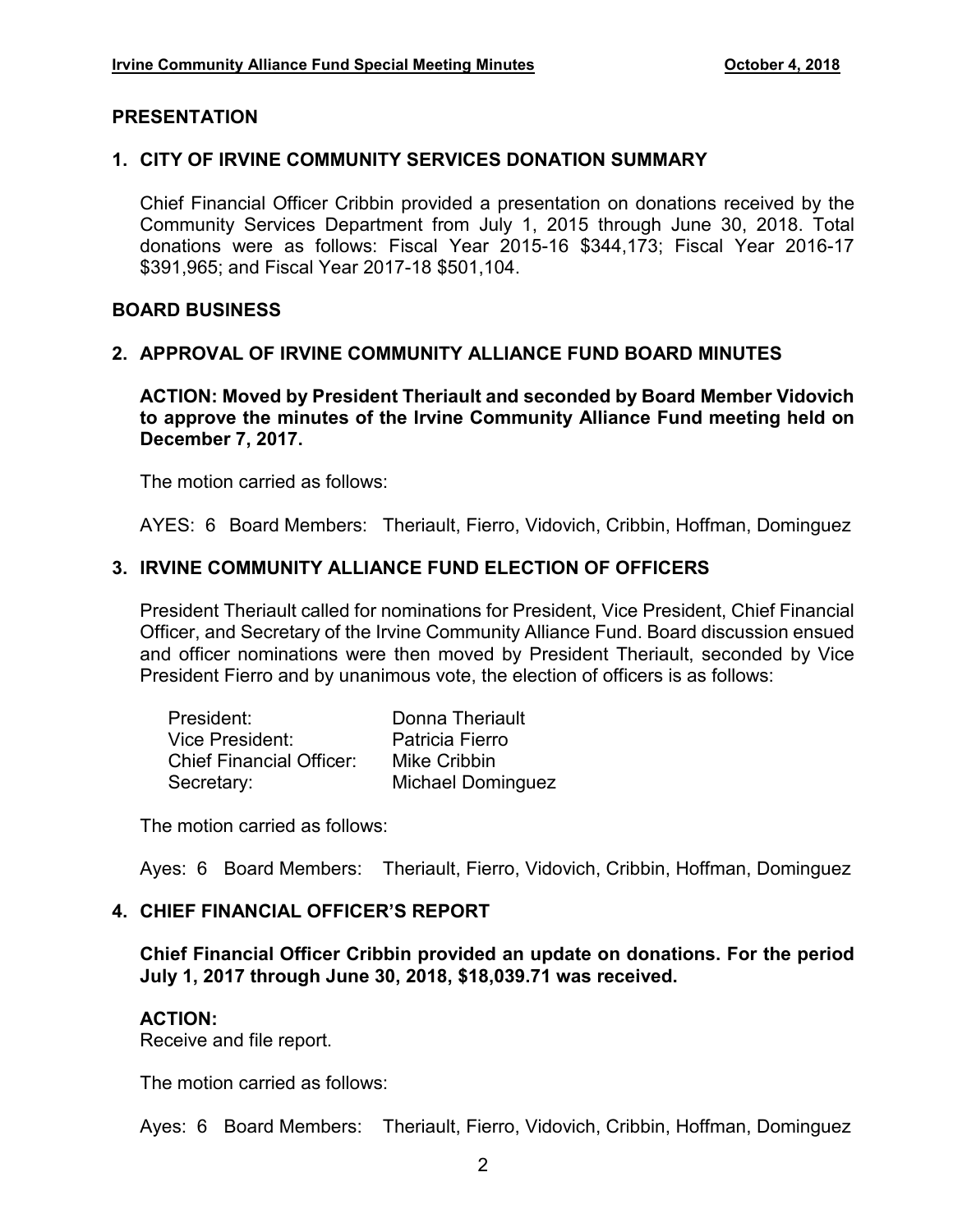#### **ADJOURNMENT**

Moved by President Theriault, seconded by Board Member Fierro, and unanimously carried to adjourn the meeting at 5:36 p.m.

The next regular meeting of the Irvine Community Alliance Fund is scheduled for September 26, 2019, 4:30 p.m., at the Irvine Civic Center, Community Services, Conference Room B-203, Irvine, California.

 $\overline{I}$ /heriault

DONNA THERIAULT, PRESIDENT

**Date Approved**: September 26, 2019

Michael Dominguez (Nov 25, 2020 06:52 PST) MICHAEL DOMINGUEZ, SECRETARY

Mjd